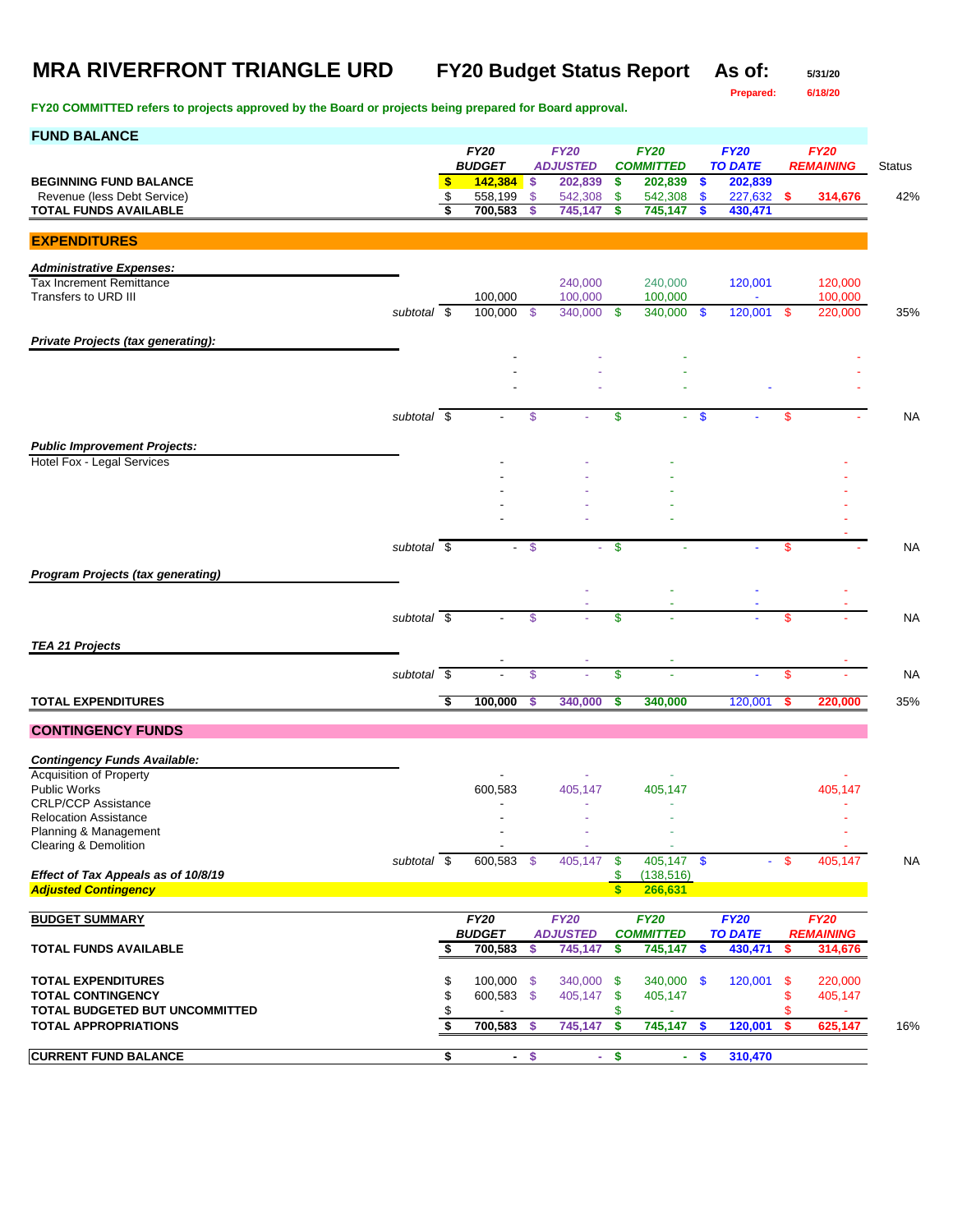## **MRA FRONT ST URD FY20 Budget Status Report As of: 5/31/20**

**Prepared: 6/18/20**

| <b>FUND BALANCE</b>                                                                                  |          |                  |                     |                    |                   |                          |                     |                    |          |                  |                  |
|------------------------------------------------------------------------------------------------------|----------|------------------|---------------------|--------------------|-------------------|--------------------------|---------------------|--------------------|----------|------------------|------------------|
|                                                                                                      |          | <b>FY20</b>      |                     | <b>FY20</b>        |                   | <b>FY20</b>              |                     | <b>FY20</b>        |          | <b>FY20</b>      |                  |
|                                                                                                      |          | <b>BUDGET</b>    |                     | <b>ADJUSTED</b>    |                   | <b>COMMITTED</b>         |                     | <b>TO DATE</b>     |          | <b>REMAINING</b> | <b>Status</b>    |
| <b>BEGINNING FUND BALANCE</b><br>Revenue (less Debt Service)                                         | \$<br>\$ | 390,807<br>2,516 | \$<br>$\mathsf{\$}$ | 403,273<br>718,275 | \$<br>\$          | 403,273<br>718,275       | \$<br>$\mathbf{\$}$ | 403,273<br>160,260 | \$.      | 558,015          | 22%              |
| <b>TOTAL FUNDS AVAILABLE</b>                                                                         | \$       | 393,323          | \$.                 | 1,121,548          | s                 | 1,121,548                |                     | 563,533            |          |                  |                  |
|                                                                                                      |          |                  |                     |                    |                   |                          |                     |                    |          |                  |                  |
| <b>EXPENDITURES</b>                                                                                  |          |                  |                     |                    |                   |                          |                     |                    |          |                  |                  |
| <b>Administrative Expenses:</b>                                                                      |          |                  |                     |                    |                   |                          |                     |                    |          |                  |                  |
| <b>Merchant Service Fees</b>                                                                         |          |                  |                     |                    |                   |                          |                     |                    |          |                  |                  |
| Transfers to URD III                                                                                 |          |                  |                     |                    |                   |                          |                     |                    |          |                  |                  |
| subtotal \$                                                                                          |          | $\sim$           | $\mathcal{S}$       | a.                 | $\mathsf{\$}$     |                          | $\mathbf{s}$        |                    | <b>S</b> |                  | NA               |
| Private Projects (tax generating):                                                                   |          |                  |                     |                    |                   |                          |                     |                    |          |                  |                  |
| AC by Mariott Hotel - 175 Pattee St - \$1,886,105 via bond when comple                               |          |                  |                     |                    |                   |                          |                     |                    |          |                  |                  |
| Levasseur Street Townhomes - 304 Levasseur St                                                        |          | 191,870          |                     | 191,870            |                   | 191,870                  |                     | 184,914            |          | 6,956            |                  |
| Radius Gallery - 120 N Higgins Ave                                                                   |          | 146,888          |                     | 146,888            |                   | 146,888                  |                     | 146,888            |          | ÷                | done             |
| Union Block Restoration - 127 East Main<br>Wren Hotel - 201 E Main Street - \$587,212 when available |          |                  |                     | 579,858            |                   | 579,858                  |                     |                    |          | 579,858          |                  |
|                                                                                                      |          |                  |                     |                    |                   |                          |                     |                    |          |                  |                  |
|                                                                                                      |          |                  |                     |                    |                   |                          |                     |                    |          |                  |                  |
|                                                                                                      |          |                  |                     |                    |                   |                          |                     |                    |          |                  |                  |
|                                                                                                      |          |                  |                     |                    |                   |                          |                     |                    |          |                  |                  |
| subtotal \$                                                                                          |          | 338,758 \$       |                     | 918,616            | - \$              | 918,616                  | -\$                 | 331,802 \$         |          | 586,814          | 36%              |
| <b>Public Improvement Projects:</b>                                                                  |          |                  |                     |                    |                   |                          |                     |                    |          |                  |                  |
| Dragon Hollow - \$50k total when available                                                           |          |                  |                     | 50,000             |                   | 50,000                   |                     | 50,000             |          |                  | done             |
| Missoula Public Library - \$500K total; \$300K remain for FY20+; up to \$1                           |          | 50,000           |                     | 75,000             |                   | 75,000                   |                     | 75,000             |          |                  | \$225K remaining |
| North Riverside Parks & Trails Master Plan                                                           |          |                  |                     | 1,665              |                   | 1,665                    |                     | 1,665              |          |                  |                  |
| Payne/Library Block - Redevelopment Plan                                                             |          |                  |                     | 25,000             |                   | 25,000                   |                     |                    |          | 25,000           |                  |
|                                                                                                      |          |                  |                     |                    |                   |                          |                     |                    |          |                  |                  |
|                                                                                                      |          |                  |                     |                    |                   |                          |                     |                    |          |                  |                  |
| subtotal $\overline{\$}$                                                                             |          | 50,000 \$        |                     | 151,665            | - \$              | 151,665                  |                     | 126,665 \$         |          | 25,000           | 84%              |
|                                                                                                      |          |                  |                     |                    |                   |                          |                     |                    |          |                  |                  |
| <b>Program Projects (tax generating)</b>                                                             |          |                  |                     |                    |                   |                          |                     |                    |          |                  |                  |
|                                                                                                      |          |                  |                     |                    |                   |                          |                     |                    |          |                  |                  |
|                                                                                                      |          |                  |                     |                    |                   |                          |                     |                    |          |                  |                  |
| subtotal \$                                                                                          |          |                  | \$                  |                    | \$                |                          |                     |                    | \$       |                  | NA               |
| <b>MAP-21 Projects</b>                                                                               |          |                  |                     |                    |                   |                          |                     |                    |          |                  |                  |
|                                                                                                      |          |                  |                     |                    |                   |                          |                     |                    |          |                  |                  |
| subtotal \$                                                                                          |          |                  | \$                  |                    | \$                |                          |                     |                    | \$       |                  | NA               |
| <b>TOTAL EXPENDITURES</b>                                                                            | \$       | 388,758          | \$                  | 1,070,281          | \$                | 1,070,281                |                     | 458.467            | \$       | 611,814          | 43%              |
|                                                                                                      |          |                  |                     |                    |                   |                          |                     |                    |          |                  |                  |
| <b>CONTINGENCY FUNDS</b>                                                                             |          |                  |                     |                    |                   |                          |                     |                    |          |                  |                  |
|                                                                                                      |          |                  |                     |                    |                   |                          |                     |                    |          |                  |                  |
| <b>Contingency Funds Available:</b><br><b>Acquisition of Property</b>                                |          |                  |                     |                    |                   |                          |                     |                    |          |                  |                  |
| Public Works                                                                                         |          | 4,565            |                     | 51,267             |                   | 51,267                   |                     |                    |          | 51,267           |                  |
| <b>CRLP/CCP Assistance</b>                                                                           |          |                  |                     |                    |                   |                          |                     |                    |          |                  |                  |
| <b>Relocation Assistance</b>                                                                         |          |                  |                     |                    |                   |                          |                     |                    |          |                  |                  |
| Planning & Management                                                                                |          |                  |                     |                    |                   |                          |                     |                    |          |                  |                  |
| Clearing & Demolition                                                                                |          |                  |                     |                    |                   |                          |                     |                    |          |                  |                  |
| subtotal \$<br>Effect of Tax Appeals as of 10/8/19                                                   |          | 4,565            | - \$                | 51,267             | \$<br>\$          | $51,267$ \$<br>(40, 645) |                     | ÷.                 | \$       | 51,267           |                  |
| <b>Adjusted Contingency</b>                                                                          |          |                  |                     |                    | $\boldsymbol{s}$  | 10,622                   |                     |                    |          |                  |                  |
|                                                                                                      |          |                  |                     |                    |                   |                          |                     |                    |          |                  |                  |
| <b>BUDGET SUMMARY</b>                                                                                |          | FY20             |                     | <b>FY20</b>        |                   | <b>FY20</b>              |                     | <b>FY20</b>        |          | <b>FY20</b>      |                  |
|                                                                                                      |          | <b>BUDGET</b>    |                     | <b>ADJUSTED</b>    |                   | <b>COMMITTED</b>         |                     | <b>TO DATE</b>     |          | <b>REMAINING</b> |                  |
| <b>TOTAL FUNDS AVAILABLE</b>                                                                         | S        | 393,323          | \$                  | 1,121,548          | \$                | 1,121,548                | \$                  | 563,533            | \$       | 558,015          |                  |
|                                                                                                      |          |                  |                     |                    |                   |                          |                     |                    |          |                  |                  |
| <b>TOTAL EXPENDITURES</b>                                                                            | \$       | 388,758          | -\$                 | 1,070,281          | \$                | 1,070,281                | $\mathbf{\$}$       | 458,467            | \$       | 611,814          |                  |
| <b>TOTAL CONTINGENCY</b><br>TOTAL BUDGETED BUT UNCOMMITTED                                           | \$<br>\$ | $4,565$ \$       |                     | 51,267             | \$<br>\$          | 51,267                   |                     |                    | \$<br>\$ | 51,267           |                  |
| <b>TOTAL APPROPRIATIONS</b>                                                                          | s,       | 393,323          | -\$                 | 1,121,548          | \$                | 1,121,548                | \$                  | 458,467            | \$       | 663,081          | 41%              |
|                                                                                                      |          |                  |                     |                    |                   |                          |                     |                    |          |                  |                  |
| <b>CURRENT FUND BALANCE</b>                                                                          | \$       | $\sim$           | \$                  | ÷.                 | $\boldsymbol{\$}$ | ٠                        | $\mathbf{\$}$       | 105,066            |          |                  |                  |
| <b>CONTINGENCY REMAINING + PROJECT SAVINGS</b>                                                       |          |                  |                     |                    |                   |                          |                     |                    | s.       | 10,622           |                  |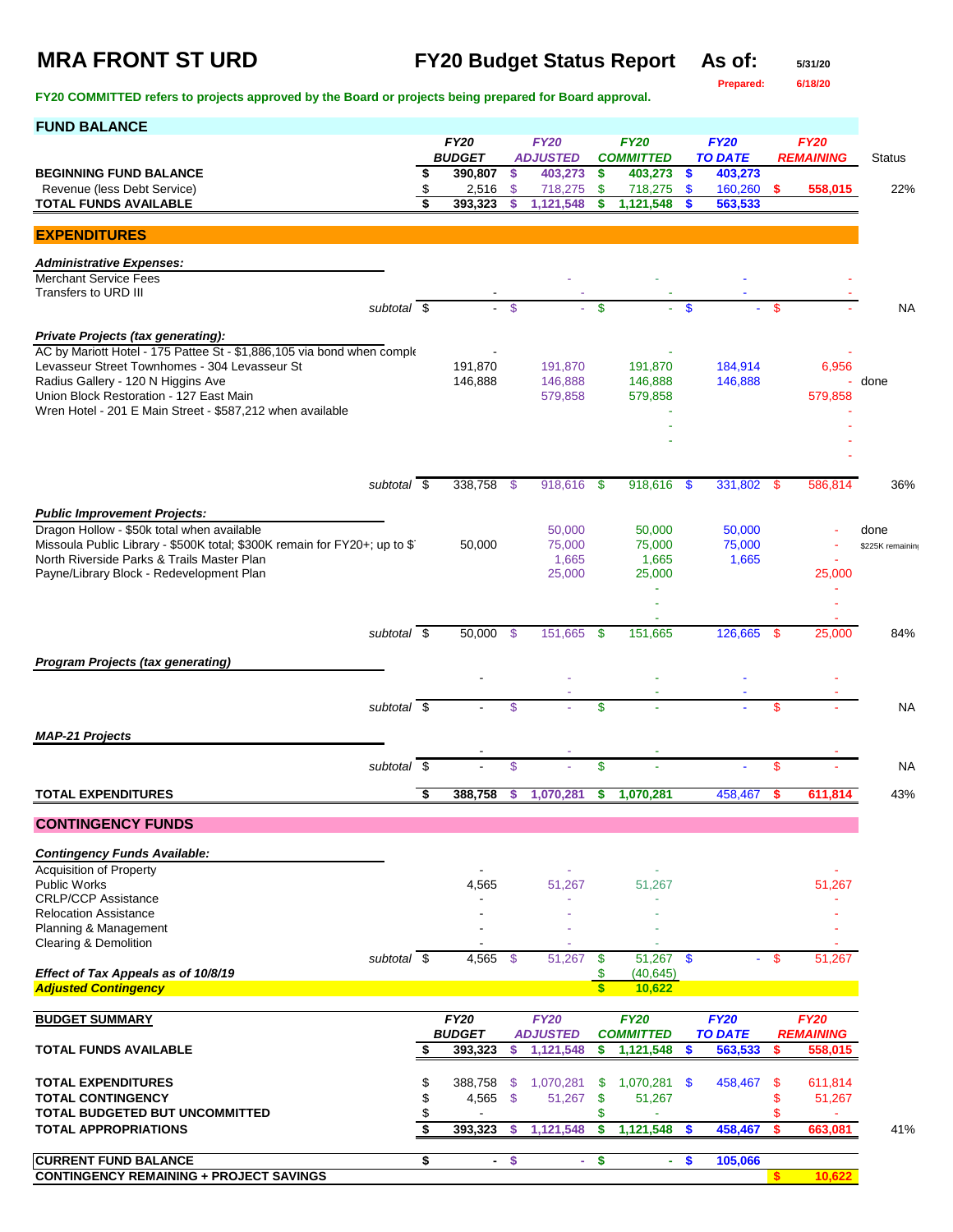# **MRA URD II FY20 Budget Status Report As of: 5/31/20**

**Prepared: 6/18/20**

**FY20 COMMITTED refers to projects approved by the Board or projects being prepared for Board approval.** 

| <b>FUND BALANCE</b>                                                                                                                                |             |                            |            |                              |      |                               |               |                             |               |                                    |                          |
|----------------------------------------------------------------------------------------------------------------------------------------------------|-------------|----------------------------|------------|------------------------------|------|-------------------------------|---------------|-----------------------------|---------------|------------------------------------|--------------------------|
|                                                                                                                                                    |             | <b>FY20</b>                |            | <b>FY20</b>                  |      | <b>FY20</b>                   |               | <b>FY20</b>                 |               | <b>FY20</b>                        |                          |
| <b>BEGINNING FUND BALANCE</b>                                                                                                                      |             | <b>BUDGET</b><br>4,069,926 | \$         | <b>ADJUSTED</b><br>3,441,763 | \$   | <b>COMMITTED</b><br>3,441,763 | \$            | <b>TO DATE</b><br>3,441,763 |               | <b>REMAINING</b>                   | <b>Status</b>            |
| Revenue (less Debt Service)                                                                                                                        |             | 2,940,477                  | \$.        | 2,837,082                    | \$   | 2,837,082                     | \$.           | 1,297,143                   | \$.           | 1,539,939                          | 46%                      |
| <b>TOTAL FUNDS AVAILABLE</b>                                                                                                                       |             | 7,010,403                  | S          | 6,278,845                    | \$   | 6,278,845                     |               | 4,738,906                   |               |                                    |                          |
| <b>EXPENDITURES</b>                                                                                                                                |             |                            |            |                              |      |                               |               |                             |               |                                    |                          |
|                                                                                                                                                    |             |                            |            |                              |      |                               |               |                             |               |                                    |                          |
| <b>Administrative Expenses:</b>                                                                                                                    |             |                            |            |                              |      |                               |               |                             |               |                                    |                          |
| <b>Tax Increment Remittance</b><br>Transfers to URD III                                                                                            |             | 150,000                    |            | 738,175<br>150,000           |      | 738,175<br>150,000            |               | 369,087                     |               | 369,088<br>150,000                 |                          |
|                                                                                                                                                    | subtotal \$ | 150,000 \$                 |            | 888,175 \$                   |      | 888,175 \$                    |               | 369,087 \$                  |               | 519,088                            | 42%                      |
|                                                                                                                                                    |             |                            |            |                              |      |                               |               |                             |               |                                    |                          |
| <b>Private Projects (tax generating):</b><br>1901 Maple Street - MSJ Properties Housing                                                            |             |                            |            | 69,885                       |      | 69,885                        |               |                             |               |                                    | 69,885 ongoing           |
| Blackfoot River Outfitters - 225 N Russell Street                                                                                                  |             | 80,582                     |            | 80,582                       |      | 80,582                        |               |                             |               |                                    | 80,582 ongoing           |
| Burton Street Apartments - 525 Burton Street                                                                                                       |             | 123,994                    |            | 123,994                      |      | 123,994                       |               |                             |               | 123,994                            | ongoing                  |
| DJ&A Office Building - 2000 Maple Street                                                                                                           |             | 301,432                    |            | 301,432                      |      | 301,432                       |               |                             |               | 301,432 ongoing                    |                          |
| Ponderosa Village - 1029 West Pine Street                                                                                                          |             |                            |            | 96,000                       |      | 96,000                        |               |                             |               |                                    | 96,000 ongoing           |
| Sentinel Property Medical Offices - 1900 West Broadway                                                                                             |             |                            |            | 1,170,611                    |      | 1,170,611                     |               |                             |               | 1,170,611                          | ongoing                  |
| The Row at Milwaukee Trail - 201 S Catlin                                                                                                          |             | 122,239                    |            | 122,239                      |      | 122,239                       |               | 122,239                     |               |                                    | done                     |
|                                                                                                                                                    | subtotal \$ | 628,247 \$                 |            | 1,964,743                    | - \$ | 1,964,743 \$                  |               | 122,239                     | - \$          | 1,842,504                          |                          |
|                                                                                                                                                    |             |                            |            |                              |      |                               |               |                             |               |                                    |                          |
| <b>Public Improvement Projects:</b>                                                                                                                |             |                            |            |                              |      |                               |               |                             |               |                                    |                          |
| Bitterroot Trail Connection - Pine to Spruce Streets - Construction                                                                                |             | 357,406                    |            | 357,406                      |      | 357,406                       |               | 340,511                     |               | 16,895 done                        |                          |
| Bitterroot Trail Connection - Pine to Spruce Streets - Design/Engineering/Const<br>Bitterroot Trail Connection - Pine to Spruce Streets - Lighting |             | 9,799<br>54,000            |            | 8,071                        |      | 8,071                         |               | 7,409<br>612                |               |                                    | 662 done<br>$(612)$ done |
| <b>Clark Fork Riverbank Stabilization</b>                                                                                                          |             |                            |            | 2,555                        |      | 2,555                         |               | 2,555                       |               |                                    | done                     |
| Housing Policy Implementation - \$10K/yr (FY20, FY21, FY22)                                                                                        |             |                            |            | 10,000                       |      | 10,000                        |               |                             |               |                                    | 10,000 ongoing           |
| <b>Legal Services</b>                                                                                                                              |             | 10,000                     |            | 10,000                       |      |                               |               |                             |               |                                    | 10,000 set aside         |
| Max Wave - DNRC Grant Reimbursement                                                                                                                |             |                            |            | 5,000                        |      | 5,000                         |               | 5,000                       |               |                                    | done                     |
| Missoula Food Bank & Community Center - PHC Satelite Clinic                                                                                        |             |                            |            | 433,840                      |      | 433,840                       |               |                             |               | 433,840 ongoing                    |                          |
| North Riverside Parks & Trails Master Plan                                                                                                         |             |                            |            | 1,667                        |      | 1,667                         |               | 1,667                       |               |                                    | done                     |
| Opportunity Zone Funding - \$50K (\$25K from URD II & NRSS URD)                                                                                    |             |                            |            | 25,000                       |      | 25,000                        |               | 25,000                      |               |                                    | done                     |
| Police Facility - 101 North Catlin (\$250K/yr FY19-FY22)<br>Sidewalks - 2nd & 3rd Street - Construction                                            |             | 250,000<br>327,000         |            | 250,000<br>343,468           |      | 250,000<br>343,468            |               |                             |               | 250,000 ongoing<br>343,468 ongoing |                          |
| Sidewalks - 2nd & 3rd Street - Design, Engineering, Const. Admin                                                                                   |             |                            |            | 92,992                       |      | 92,992                        |               | 49,209                      |               |                                    | 43,784 ongoing           |
| Sidewalks - 2nd & 3rd Street - MRL Crossing                                                                                                        |             |                            |            | 5,742                        |      | 5,742                         |               |                             |               |                                    | 5,742 ongoing            |
| Silver Park - Public Art - "Perseverance" Lighting                                                                                                 |             | 25,000                     |            | 25,000                       |      | 25,000                        |               | 17,524                      |               | 7,476 done                         |                          |
| Sleepy Inn - 1427 West Broadway - Due Diligence                                                                                                    |             |                            |            | 2,600                        |      | 2,600                         |               | 2,600                       |               |                                    | done                     |
| Sleepy Inn - 1427 West Broadway - Purchase                                                                                                         |             |                            |            | 1,100,000                    |      | 1,100,000                     |               | 1,071,672                   |               |                                    | 28,328 ongoing           |
| Traffic Signal Box - Russell & Wyoming Streets                                                                                                     |             |                            |            | 1,500                        |      | 1,500                         |               | 1,500                       |               |                                    | done                     |
| <b>Wayfinding &amp; Entry Features</b>                                                                                                             |             | 77,750                     |            | 77,750                       |      |                               |               |                             |               |                                    | 77,750 set aside         |
| West Broadway Island - Trail & Bridge - Construction<br>West Broadway Island - Trail & Bridge - Design/Eng/Const. Admin                            |             | 201,253                    |            | 81,533                       |      | 81,533                        |               | 81,025                      |               |                                    | 508 ongoing<br>ongoing   |
| West Broadway Island - Trail & Bridge - Miscellaneous                                                                                              |             |                            |            | 1,992                        |      | 1,992                         |               | 1,992                       |               |                                    | 0 ongoing                |
| Wyoming Street Reconstruction - Construction                                                                                                       |             | 629,075                    |            | 610,566                      |      | 610,566                       |               | 232                         |               | 610,334 ongoing                    |                          |
| Wyoming Street Reconstruction - Design/Eng/Const. Admin                                                                                            |             | 29,291                     |            | 49,629                       |      | 49,629                        |               | 6,905                       |               |                                    | 42,724 ongoing           |
| YWCA Expansion - 1800 S 3rd St W                                                                                                                   |             | 142,404                    |            | 142,404                      |      | 142,404                       |               |                             |               | 142,404 ongoing                    |                          |
|                                                                                                                                                    |             |                            |            |                              |      |                               |               |                             |               |                                    |                          |
|                                                                                                                                                    |             |                            |            |                              |      |                               |               |                             |               |                                    |                          |
|                                                                                                                                                    | subtotal \$ | 2,112,978 \$               |            | 3,638,715 \$                 |      | 3,550,965                     | $\mathbf{\$}$ | 1,615,412                   | -S            | 2,023,303                          | 44%                      |
| Program (CCP/CRLP/FIP) Projects (tax generating)                                                                                                   |             |                            |            |                              |      |                               |               |                             |               |                                    |                          |
| Westside Lanes & Fun Center - 1615 Wyoming Street                                                                                                  |             | 50,000                     |            | 50,000                       |      | 50,000                        |               |                             |               |                                    | 50,000 ongoing           |
|                                                                                                                                                    |             |                            |            |                              |      |                               |               |                             |               |                                    |                          |
| Unidentified Program Projects                                                                                                                      |             |                            |            |                              |      |                               |               |                             |               |                                    |                          |
|                                                                                                                                                    | subtotal \$ | $50,000$ \$                |            | $50,000$ \$                  |      | $50,000$ \$                   |               |                             | \$            | 50,000                             | <b>NA</b>                |
| <b>Federally Assisted Projects</b>                                                                                                                 |             |                            |            |                              |      |                               |               |                             |               |                                    |                          |
|                                                                                                                                                    |             |                            |            |                              |      |                               |               |                             |               |                                    |                          |
|                                                                                                                                                    | subtotal \$ |                            | \$         |                              | \$   |                               |               |                             | \$            |                                    | <b>NA</b>                |
| <b>TOTAL EXPENDITURES</b>                                                                                                                          |             | 2,941,225                  | $\sqrt{3}$ | $6,541,633$ \$               |      | 6,453,883                     | $\sqrt[6]{3}$ | 2,106,738                   | $\sqrt[6]{3}$ | 4,434,895                          | 32%                      |

**CONTINGENCY FUNDS**

| $\Omega$         |
|------------------|
|                  |
|                  |
|                  |
|                  |
|                  |
|                  |
|                  |
|                  |
| <b>FY20</b>      |
| <b>REMAINING</b> |
|                  |
| 1,539,939        |
|                  |
|                  |
| 4,347,145        |
|                  |
| 87,750           |
| 4,434,895        |
| 32%              |
| Adj. Contingency |
| (585, 447)       |
|                  |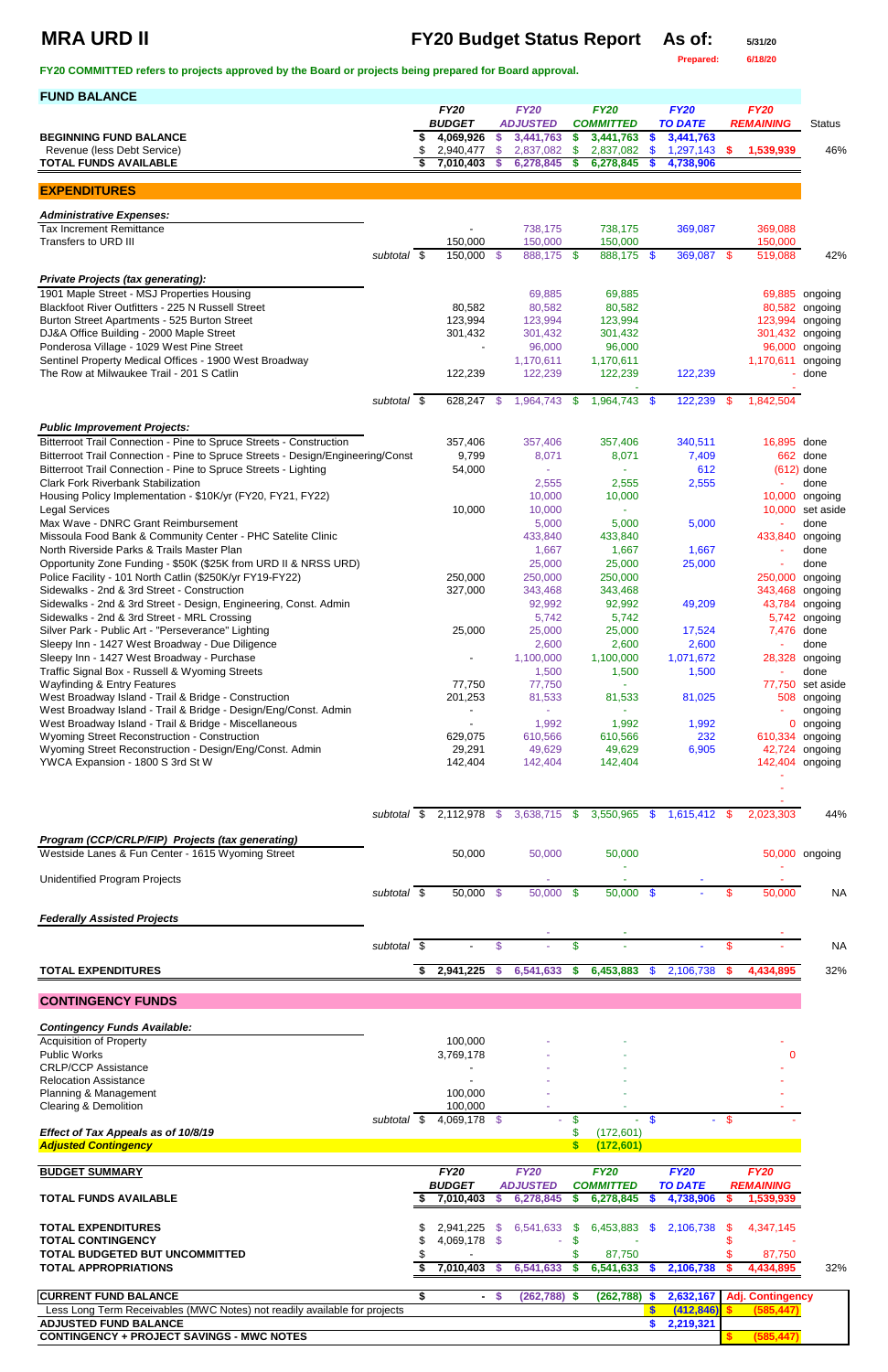## **MRA URD III FY20 Budget Status Report As of:**  $\frac{5}{31/20}$

**Prepared: 6/18/20**

|  |  |  |  |  |  |  |  | FY20 COMMITTED refers to projects approved by the Board or projects being prepared for Board approval. |
|--|--|--|--|--|--|--|--|--------------------------------------------------------------------------------------------------------|
|--|--|--|--|--|--|--|--|--------------------------------------------------------------------------------------------------------|

| <b>FUND BALANCE</b>                                                                                |                          |    |                            |               |                              |                |                               |      |                             |          |                   | <b>Status</b>                         |
|----------------------------------------------------------------------------------------------------|--------------------------|----|----------------------------|---------------|------------------------------|----------------|-------------------------------|------|-----------------------------|----------|-------------------|---------------------------------------|
|                                                                                                    |                          |    | <b>FY20</b>                |               | <b>FY20</b>                  |                | <b>FY20</b>                   |      | <b>FY20</b>                 |          | <b>FY20</b>       | $\%$                                  |
| <b>BEGINNING FUND BALANCE</b>                                                                      |                          | S  | <b>BUDGET</b><br>2,698,735 | $\mathbf{\$}$ | <b>ADJUSTED</b><br>3,061,845 | \$             | <b>COMMITTED</b><br>3,061,845 | \$   | <b>TO DATE</b><br>3,061,845 |          | <b>REMAINING</b>  |                                       |
| Revenue (less Debt Service)                                                                        |                          | \$ | 4,442,266                  | \$            | 4,344,790                    | $\mathfrak{S}$ | 4,344,790                     | \$   | 1,305,952                   | <b>S</b> | 3,038,838 30%     |                                       |
| <b>TOTAL FUNDS AVAILABLE</b>                                                                       |                          |    | 7,141,001                  | <b>S</b>      | 7,406,635                    | \$             | 7,406,635                     | \$   | 4,367,797                   |          |                   |                                       |
|                                                                                                    |                          |    |                            |               |                              |                |                               |      |                             |          |                   |                                       |
| <b>EXPENDITURES</b>                                                                                |                          |    |                            |               |                              |                |                               |      |                             |          |                   |                                       |
| <b>Administrative Expenses:</b>                                                                    |                          |    |                            |               |                              |                |                               |      |                             |          |                   |                                       |
| <b>Personnel Services</b>                                                                          |                          |    | 620,700                    |               | 620,700                      |                | 620,700                       |      | 550,221                     |          | 70,479            |                                       |
| Supplies                                                                                           |                          |    | 9,126                      |               | 9,126                        |                | 9,126                         |      | 5,424                       |          | 3,702             |                                       |
| <b>Purchased Services</b><br><b>Grants &amp; Contributions</b>                                     |                          |    | 339,407<br>10,000          |               | 339,407<br>10,000            |                | 339,407<br>10,000             |      | 195,764                     |          | 143,643<br>10,000 |                                       |
| <b>Tax Increment Remittance</b>                                                                    |                          |    |                            |               | 1,000,000                    |                | 1,000,000                     |      | 500,001                     |          | 499,999           |                                       |
| <b>Capital Outlay</b>                                                                              |                          |    |                            |               |                              |                |                               |      |                             |          |                   |                                       |
|                                                                                                    | subtotal \$              |    | 979,233 \$                 |               | 1,979,233 \$                 |                | $1,979,233$ \$                |      | $1,251,410$ \$              |          | 727,823 63%       |                                       |
| <b>Private Projects (tax generating):</b>                                                          |                          |    |                            |               |                              |                |                               |      |                             |          |                   |                                       |
| Aspen Grove Therapy & Wellness                                                                     |                          |    |                            |               | 104,200                      |                | 104,200                       |      |                             |          |                   | 104,200 ongoing                       |
| South Crossing (Woodbury) - Northeast Parcel - 3620 Brooks Street                                  |                          |    |                            |               | 78,847                       |                | 78,847                        |      |                             |          |                   | 78,847 ongoing                        |
| South Crossing (Woodbury) - Ph 2 - Demo & Pub. Imp.<br>Stockman Bank - 3601 & 3611 Brooks Street   |                          |    | 94,499<br>454,941          |               | 454,941                      |                | 454,941                       |      |                             |          |                   | done<br>454,941 ongoing               |
| Tremper's Kent Plaza - 1200-1210 West Kent Ave                                                     |                          |    | 226,100                    |               | 226,100                      |                | 226,100                       |      |                             |          |                   | 226,100 ongoing                       |
|                                                                                                    |                          |    |                            |               |                              |                |                               |      |                             |          |                   |                                       |
|                                                                                                    |                          |    |                            |               |                              |                |                               |      |                             |          |                   |                                       |
|                                                                                                    | subtotal $\overline{\$}$ |    | 775,540 \$                 |               | 864,088 \$                   |                | 864,088 \$                    |      |                             | $-$ \$   | 864,088 NA        |                                       |
| <b>Public Improvement Projects:</b>                                                                |                          |    |                            |               |                              |                |                               |      |                             |          |                   |                                       |
| Brooks Street Corridor - TOD Infrastructure Study                                                  |                          |    | 40,861                     |               | 33,689                       |                | 33,689                        |      | 3,644                       |          |                   | 30,045 ongoing                        |
| Fire Hydrant - Dore Lane/Brooks Street                                                             |                          |    | 15,000                     |               | 15,000                       |                | 15,000                        |      |                             |          | 15,000            | ongoing                               |
| Housing Policy Implementation - \$10K/yr (FY20, FY21, FY22)<br><b>Legal Services</b>               |                          |    | 10,000                     |               | 10,000<br>10,000             |                | 10,000                        |      |                             |          | 10,000<br>10,000  | ongoing<br>set aside                  |
| Mary Avenue West - Bond - Street Trees                                                             |                          |    | 44,707                     |               | 16,120                       |                | 16,120                        |      | 2,646                       |          | 13,474            | ongoing                               |
| Mary Avenue West - Bond - Transfer Out                                                             |                          |    |                            |               |                              |                |                               |      |                             |          |                   | done                                  |
| Missoula County Fairgrounds - 1101 South Avenue West<br>MRL Bond COI - Remaining to Transfer to DS |                          |    | 1,155,500<br>4,219         |               | 1,155,500<br>4,219           |                | 1,155,500<br>4,219            |      |                             |          | 1,155,500         | ongoing<br>4,219 ongoing              |
| MRL Park - 1930 South Avenue West - Construction                                                   |                          |    | 219,433                    |               | 142,904                      |                | 142,904                       |      | 11,729                      |          |                   | 131,175 ongoing                       |
| MRL Park - 1930 South Avenue West - Contingency                                                    |                          |    |                            |               | 5,517                        |                | 5,517                         |      |                             |          |                   | 5,517 ongoing                         |
| MRL Park - 1930 South Avenue West - Design, Engineering, Const. Admin                              |                          |    | 22,305                     |               | 16,110                       |                | 16,110                        |      | 404                         |          |                   | 15,706 ongoing                        |
| MRL Park - 1930 South Avenue West - Misc<br>Sidewalks - URD III Northern - Construction (estimate) |                          |    | 375,000                    |               | 383,899                      |                | 383,899                       |      | 14,908                      |          |                   | $(14,908)$ ongoing<br>383,899 ongoing |
| Sidewalks - URD III Northern - Design/Eng/Const. Admin                                             |                          |    |                            |               | 145,753                      |                | 145,753                       |      | 94,276                      |          | 51,477            | ongoing                               |
| <b>Street Trees</b>                                                                                |                          |    | 24,953                     |               | 8,164                        |                | 8,164                         |      | 1,554                       |          |                   | 6,610 ongoing                         |
| <b>Wayfinding &amp; Entry Features</b>                                                             |                          |    | 125,750                    |               | 125,750                      |                |                               |      |                             |          |                   | 125,750 set aside                     |
|                                                                                                    |                          |    |                            |               |                              |                |                               |      |                             |          |                   |                                       |
|                                                                                                    | subtotal \$              |    | 2,037,728 \$               |               | $2,072,625$ \$               |                | 1,936,875 \$                  |      | 129,161                     | - \$     | 1,943,464 6%      |                                       |
| Façade Improvement Program Projects (tax generating)                                               |                          |    |                            |               |                              |                |                               |      |                             |          |                   |                                       |
| <b>Uncommitted Program Funds</b>                                                                   |                          |    |                            |               |                              |                |                               |      |                             |          |                   |                                       |
| Aspen Grove Therapy & Wellness                                                                     |                          |    |                            |               | 50,000                       |                | 50,000                        |      |                             |          |                   | 50,000 ongoing                        |
| Big Dipper - 2700 Paxson Street - Ste F<br>Cornerstone Dental - 3111 Grant Street                  |                          |    |                            |               | 43,986                       |                | 43,986                        |      |                             |          |                   | 43,986 ongoing                        |
| Dram Shop Central - 2700 Paxson Street                                                             |                          |    | 50,000<br>50,000           |               | 50,000<br>50,000             |                | 50,000<br>50,000              |      | 50,000                      |          |                   | done<br>50,000 ongoing                |
| Fine Line Building - 2505 S Russell Street                                                         |                          |    |                            |               | 50,000                       |                | 50,000                        |      |                             |          |                   | 50,000 ongoing                        |
| The Trail Head - 2505 Garfield Street                                                              |                          |    | 150,000                    |               | 150,000                      |                | 150,000                       |      | 150,000                     |          |                   | done                                  |
| Tremper's Kent Plaza - 1200-1210 West Kent Ave                                                     |                          |    | 150,000                    |               | 150,000                      |                | 150,000                       |      |                             |          | 150,000 ongoing   |                                       |
|                                                                                                    |                          |    |                            |               |                              |                |                               |      |                             |          |                   |                                       |
|                                                                                                    | subtotal \$              |    | $400,000$ \$               |               | 543,986 \$                   |                | 543,986                       | - \$ | 200,000 \$                  |          | 343,986 37%       |                                       |
| <b>Federally Assisted Projects</b>                                                                 |                          |    |                            |               |                              |                |                               |      |                             |          |                   |                                       |
| None                                                                                               |                          |    |                            |               |                              |                |                               |      |                             |          |                   |                                       |
|                                                                                                    | subtotal \$              |    |                            | $\sqrt[6]{3}$ |                              | $\mathbf{\$}$  |                               | S.   |                             | - \$     |                   |                                       |
| <b>TOTAL EXPENDITURES</b>                                                                          |                          | S  | 4,192,501                  | $\sqrt[6]{3}$ | 5,459,932 \$                 |                | 5,324,182 \$                  |      | 1,580,571                   | - 5      | 3,879,361 29%     |                                       |
|                                                                                                    |                          |    |                            |               |                              |                |                               |      |                             |          |                   |                                       |

### **CONTINGENCY FUNDS**

*Contingency Funds Available:*

| Admin Year-End Set Aside                                                              |          |     | 400,000       |          | 500,000         |          | 500,000              |     |                |      | 500,000                  |  |
|---------------------------------------------------------------------------------------|----------|-----|---------------|----------|-----------------|----------|----------------------|-----|----------------|------|--------------------------|--|
| <b>Acquisition of Property</b>                                                        |          |     | 100,000       |          | 100,000         |          | 100,000              |     |                |      | 100,000                  |  |
| <b>Public Works</b>                                                                   |          |     | 2,248,500     |          | 1,176,703       |          | 1,176,703            |     |                |      | 1,176,703                |  |
| <b>MRA Programs</b>                                                                   |          |     |               |          |                 |          |                      |     |                |      |                          |  |
| <b>Relocation Assistance</b>                                                          |          |     |               |          |                 |          |                      |     |                |      |                          |  |
| Planning & Management                                                                 |          |     | 100,000       |          | 100,000         |          | 100,000              |     |                |      | 100,000                  |  |
| <b>Clearing &amp; Demolition</b>                                                      |          |     | 100,000       |          | 100,000         |          | 100,000              |     |                |      | 100,000                  |  |
|                                                                                       | subtotal | - S | 2,548,500 \$  |          | 1,476,703       | S.       | 1,476,703            | \$. |                | - \$ | 1,476,703                |  |
| Effect of Tax Appeals as of 10/8/19                                                   |          |     |               |          |                 |          | (191, 852)           |     |                |      |                          |  |
| <b>Adjusted Contingency</b>                                                           |          |     |               |          |                 |          | 1,284,851            |     |                |      |                          |  |
|                                                                                       |          |     |               |          |                 |          |                      |     |                |      |                          |  |
| <b>BUDGET SUMMARY</b>                                                                 |          |     | <b>FY20</b>   |          | <b>FY20</b>     |          | <b>FY20</b>          |     | <b>FY20</b>    |      | <b>FY20</b>              |  |
|                                                                                       |          |     | <b>BUDGET</b> |          | <b>ADJUSTED</b> |          | <b>COMMITTED</b>     |     | <b>TO DATE</b> |      | <b>REMAINING</b>         |  |
| <b>TOTAL FUNDS AVAILABLE</b>                                                          |          |     | 7,141,001     | <b>S</b> | 7,406,635       | <b>S</b> | 7,406,635            | S.  | 4,367,797      |      | 3,038,838                |  |
| <b>TOTAL EXPENDITURES</b>                                                             |          |     | 4,192,501     | - \$     | 5,459,932       | S.       |                      | \$. | 1,580,571      | S    | 3,743,611                |  |
|                                                                                       |          |     |               |          |                 |          |                      |     |                |      |                          |  |
| <b>TOTAL ADMIN SET ASIDE</b>                                                          |          |     |               | - \$     |                 | -\$      | 5,324,182<br>500,000 |     |                |      | 500,000                  |  |
|                                                                                       |          |     | 400,000       | - \$     | 500,000         |          |                      |     |                |      |                          |  |
| <b>TOTAL CONTINGENCY</b><br><b>TOTAL BUDGETED BUT UNCOMMITTED</b>                     |          |     | 2,548,500     |          | 1,476,703       |          | 1,476,703            |     |                |      | 1,476,703                |  |
| <b>TOTAL BUDGET</b>                                                                   |          |     | 7,141,001     |          | 7,436,635       |          | 135,750<br>7,436,635 |     | 1,580,571      |      | 135,750<br>5,856,064 21% |  |
| <b>CURRENT FUND BALANCE</b>                                                           |          |     |               | S.       | $(30,000)$ \$   |          | (30,000)             |     | 2,787,226      |      | <b>Adj. Contingency</b>  |  |
| Less Long Term Receivables (MWC Notes & FIP Notes) not readily available for projects |          |     |               |          |                 |          |                      |     | (124, 238)     |      | 1,160,613                |  |
| <b>ADJUSTED FUND BALANCE</b>                                                          |          |     |               |          |                 |          |                      |     | 2,662,987      |      |                          |  |
| <b>CONTINGENCY + PROJECT SAVINGS - NOTES RECEIVABLE</b>                               |          |     |               |          |                 |          |                      |     |                |      | 1,160,613                |  |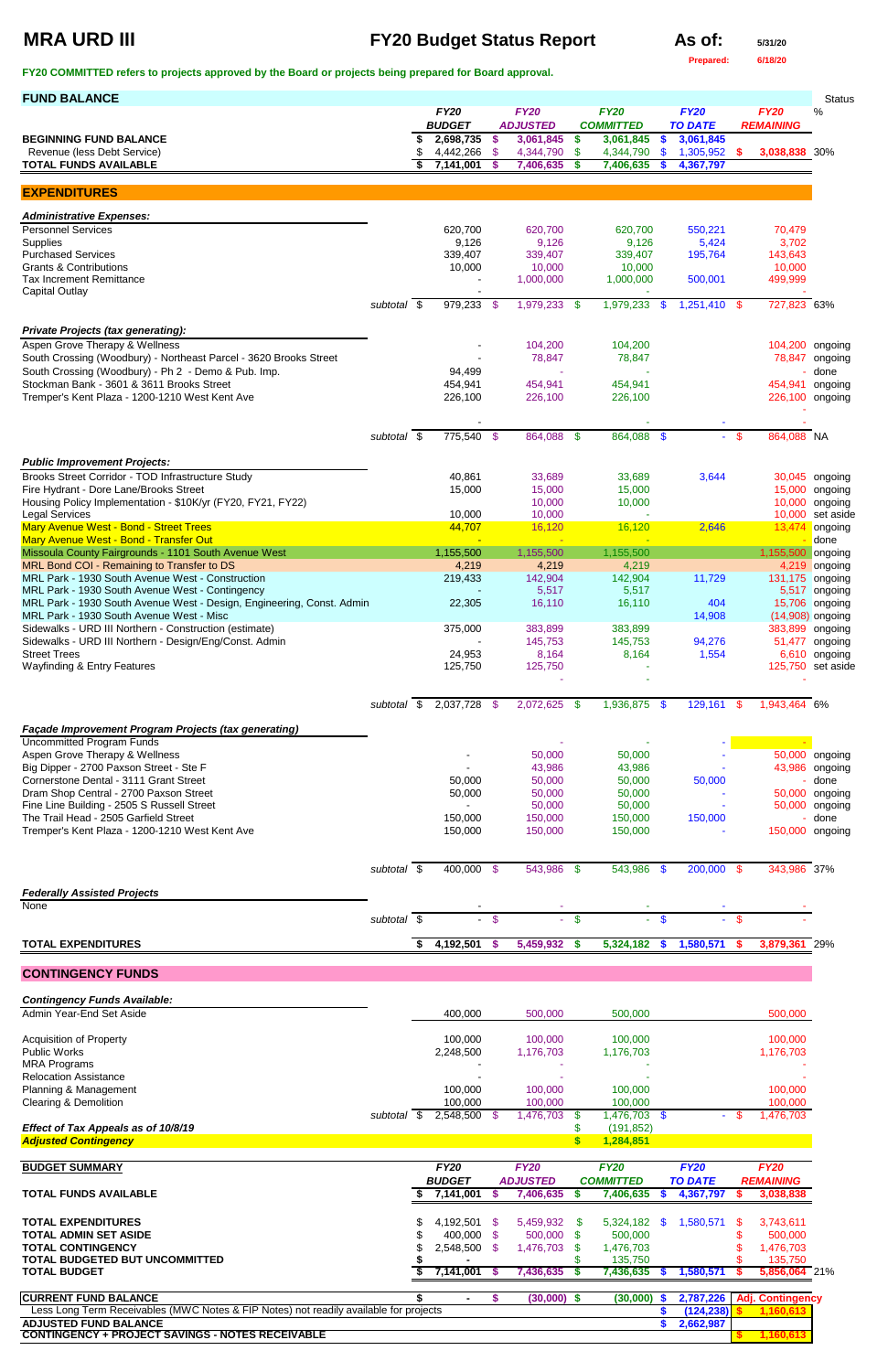### **MRA NORTH RESERVE/SCOTT ST URD FY20 Budget Status Report As of: 5/31/20**

**Prepared: 6/18/20**

| <b>FUND BALANCE</b>                                                                              |                          |          |                          |               |                            |          |                             |                  |                           |          |                         |                        |
|--------------------------------------------------------------------------------------------------|--------------------------|----------|--------------------------|---------------|----------------------------|----------|-----------------------------|------------------|---------------------------|----------|-------------------------|------------------------|
|                                                                                                  |                          |          | <b>FY20</b>              |               | <b>FY20</b>                |          | <b>FY20</b>                 |                  | <b>FY20</b>               |          | <b>FY20</b>             |                        |
| <b>BEGINNING FUND BALANCE</b>                                                                    |                          | \$       | <b>BUDGET</b><br>791,281 | \$            | <b>ADJUSTED</b><br>867,391 | \$       | <b>COMMITTED</b><br>867,391 | - \$             | <b>TO DATE</b><br>867,391 |          | <b>REMAINING</b>        | <b>Status</b>          |
| Revenue (less Debt Service)                                                                      |                          | \$       | 1,326,815                | \$            | 1,290,191                  | \$       | 1,290,191                   | \$               | 634,567 \$                |          | 655,624 49%             |                        |
| <b>TOTAL FUNDS AVAILABLE</b>                                                                     |                          | \$       | 2,118,096                |               | 2,157,582                  | \$       | 2,157,582                   |                  | 1,501,958                 |          |                         |                        |
|                                                                                                  |                          |          |                          |               |                            |          |                             |                  |                           |          |                         |                        |
| <b>EXPENDITURES</b>                                                                              |                          |          |                          |               |                            |          |                             |                  |                           |          |                         |                        |
| <b>Administrative Expenses:</b>                                                                  |                          |          |                          |               |                            |          |                             |                  |                           |          |                         |                        |
| <b>Tax Increment Remittance</b>                                                                  |                          |          | $\blacksquare$           |               | 750,000                    |          | 750,000                     |                  | 375,000                   |          | 375,001                 |                        |
| Transfers to URD III                                                                             |                          |          | 20.000                   |               | 20,000                     |          | 20,000                      |                  |                           |          | 20,000                  |                        |
|                                                                                                  | subtotal \$              |          | 20,000                   | -\$           | 770,000 \$                 |          | 770.000                     | - \$             | 375,000 \$                |          | 395,001 49%             |                        |
| Private Projects (tax generating):                                                               |                          |          |                          |               |                            |          |                             |                  |                           |          |                         |                        |
| \$723,514 Scott Street Village - Phase II & III - Construction                                   |                          |          | 303,054                  |               | 303,054                    |          | 44,000                      |                  | 44,007                    |          | 259,047 ongoing         |                        |
|                                                                                                  |                          |          |                          |               |                            |          |                             |                  |                           |          |                         |                        |
|                                                                                                  | subtotal \$              |          | 303,054                  | - \$          | 303,054 \$                 |          | 44,000 \$                   |                  | 44,007 \$                 |          | 259,047 15%             |                        |
|                                                                                                  |                          |          |                          |               |                            |          |                             |                  |                           |          |                         |                        |
| <b>Public Improvement Projects:</b>                                                              |                          |          |                          |               |                            |          |                             |                  |                           |          |                         |                        |
| Housing Policy Implementation - \$10K (FY20, FY21, FY22)                                         |                          |          |                          |               | 10,000                     |          | 10,000                      |                  |                           |          |                         | 10,000 ongoing         |
| Missoula Cemetery - Strategic Plan<br>Opportunity Zone Funding - \$50K (\$25K from URD 2 & NRSS) |                          |          |                          |               | 12,750<br>25,000           |          | 12,750<br>25,000            |                  | 25,000                    |          |                         | 12,750 ongoing<br>done |
| Public Works - Maintenance Facility Plan                                                         |                          |          |                          |               | 28,817                     |          | 28,817                      |                  | ÷                         |          |                         | 28,817 ongoing         |
| Scott Street Redevelopment - Feasibility Due Dilligence                                          |                          |          |                          |               | 55,000                     |          | 55,000                      |                  | 31,200                    |          |                         | 23,800 ongoing         |
|                                                                                                  |                          |          |                          |               | ÷                          |          | $\blacksquare$              |                  |                           |          |                         |                        |
|                                                                                                  | subtotal \$              |          |                          | - \$          | 131,567                    | - \$     | 131,567                     |                  | 56,200 \$                 |          |                         | 43%                    |
|                                                                                                  |                          |          |                          |               |                            |          |                             |                  |                           |          | 75,367                  |                        |
| <b>Program Projects (tax generating)</b>                                                         |                          |          |                          |               |                            |          |                             |                  |                           |          |                         |                        |
|                                                                                                  |                          |          |                          |               |                            |          |                             |                  |                           |          |                         |                        |
|                                                                                                  | subtotal $\overline{\$}$ |          |                          | \$            |                            | \$       |                             |                  |                           | \$       |                         | NA                     |
|                                                                                                  |                          |          |                          |               |                            |          |                             |                  |                           |          |                         |                        |
| <b>TOTAL EXPENDITURES</b>                                                                        |                          | \$       | 323,054                  | \$            | 1,204,621                  | \$       | 945,567                     |                  | 475,207                   | \$       | <b>729,414</b> 39%      |                        |
| <b>CONTINGENCY FUNDS</b>                                                                         |                          |          |                          |               |                            |          |                             |                  |                           |          |                         |                        |
|                                                                                                  |                          |          |                          |               |                            |          |                             |                  |                           |          |                         |                        |
| <b>Contingency Funds Available:</b>                                                              |                          |          |                          |               |                            |          |                             |                  |                           |          |                         |                        |
| <b>Acquisition of Property</b>                                                                   |                          |          | 100,000                  |               | 100,000                    |          | 100,000                     |                  |                           |          | 100,000                 |                        |
| <b>Public Works</b>                                                                              |                          |          | 1,495,042                |               | 652,961                    |          | 652,961                     |                  |                           |          | 652,961                 |                        |
| <b>CRLP/CCP Assistance</b><br><b>Relocation Assistance</b>                                       |                          |          | $\overline{\phantom{a}}$ |               | ÷                          |          | $\sim$                      |                  |                           |          | $\omega$                |                        |
| Planning & Management                                                                            |                          |          | 100,000                  |               | 100,000                    |          | 100,000                     |                  |                           |          | 100,000                 |                        |
| Clearing & Demolition                                                                            |                          |          | 100,000                  |               | 100,000                    |          | 100,000                     |                  |                           |          | 100,000                 |                        |
|                                                                                                  | subtotal \$              |          | 1,795,042                | -\$           | 952,961                    | \$       | 952,961                     | - \$             |                           | -\$      | 952,961                 |                        |
| Effect of Tax Appeals as of 10/8/19                                                              |                          |          |                          |               |                            | \$<br>S. | (368)<br>952,593            |                  |                           |          |                         |                        |
| <b>Adjusted Contingency</b>                                                                      |                          |          |                          |               |                            |          |                             |                  |                           |          |                         |                        |
| <b>BUDGET SUMMARY</b>                                                                            |                          |          | <b>FY20</b>              |               | <b>FY20</b>                |          | <b>FY20</b>                 |                  | <b>FY20</b>               |          | <b>FY20</b>             |                        |
|                                                                                                  |                          |          | <b>BUDGET</b>            |               | <b>ADJUSTED</b>            |          | <b>COMMITTED</b>            |                  | <b>TO DATE</b>            |          | <b>REMAINING</b>        |                        |
| <b>TOTAL FUNDS AVAILABLE</b>                                                                     |                          |          | \$2,118,096              | \$            | 2,157,582                  | S        | 2,157,582                   | S                | 1,501,958                 | \$       | 655,624                 |                        |
|                                                                                                  |                          |          |                          |               |                            |          |                             |                  |                           |          |                         |                        |
| <b>TOTAL EXPENDITURES</b><br><b>TOTAL CONTINGENCY</b>                                            |                          | \$       | 323,054                  |               | \$1,204,621                | - \$     | 945,567 \$                  |                  | 475,207                   | - \$     | 729,414                 |                        |
| <b>TOTAL BUDGETED BUT UNCOMMITTED</b>                                                            |                          | \$<br>\$ | 1,795,042 \$             |               | 952,961                    | \$<br>\$ | 952,961<br>259,054          |                  |                           | \$<br>\$ | 952,961<br>259,054      |                        |
| <b>TOTAL APPROPRIATIONS</b>                                                                      |                          | \$       | 2,118,096                | \$            | 2,157,582                  | \$       | 2,157,582                   | -S               | 475,207                   | \$       | 1,941,429 22%           |                        |
|                                                                                                  |                          |          |                          |               |                            |          |                             |                  |                           |          |                         |                        |
| <b>CURRENT FUND BALANCE</b>                                                                      |                          | \$       | $\blacksquare$           | $\mathbf{\$}$ | ÷.                         | \$       | $\blacksquare$              | \$               | 1,026,751                 |          | <b>Adj. Contingency</b> |                        |
| Less Long Term Receivables (MWC Notes) not readily available for projects                        |                          |          |                          |               |                            |          |                             | $\boldsymbol{s}$ | (76, 739)                 |          | 875,854                 |                        |
| <b>ADJUSTED FUND BALANCE</b>                                                                     |                          |          |                          |               |                            |          |                             | \$               | 950,012                   |          |                         |                        |
| <b>CONTINGENCY + PROJECT SAVINGS - MWC NOTES</b>                                                 |                          |          |                          |               |                            |          |                             |                  |                           |          | 875,854                 |                        |